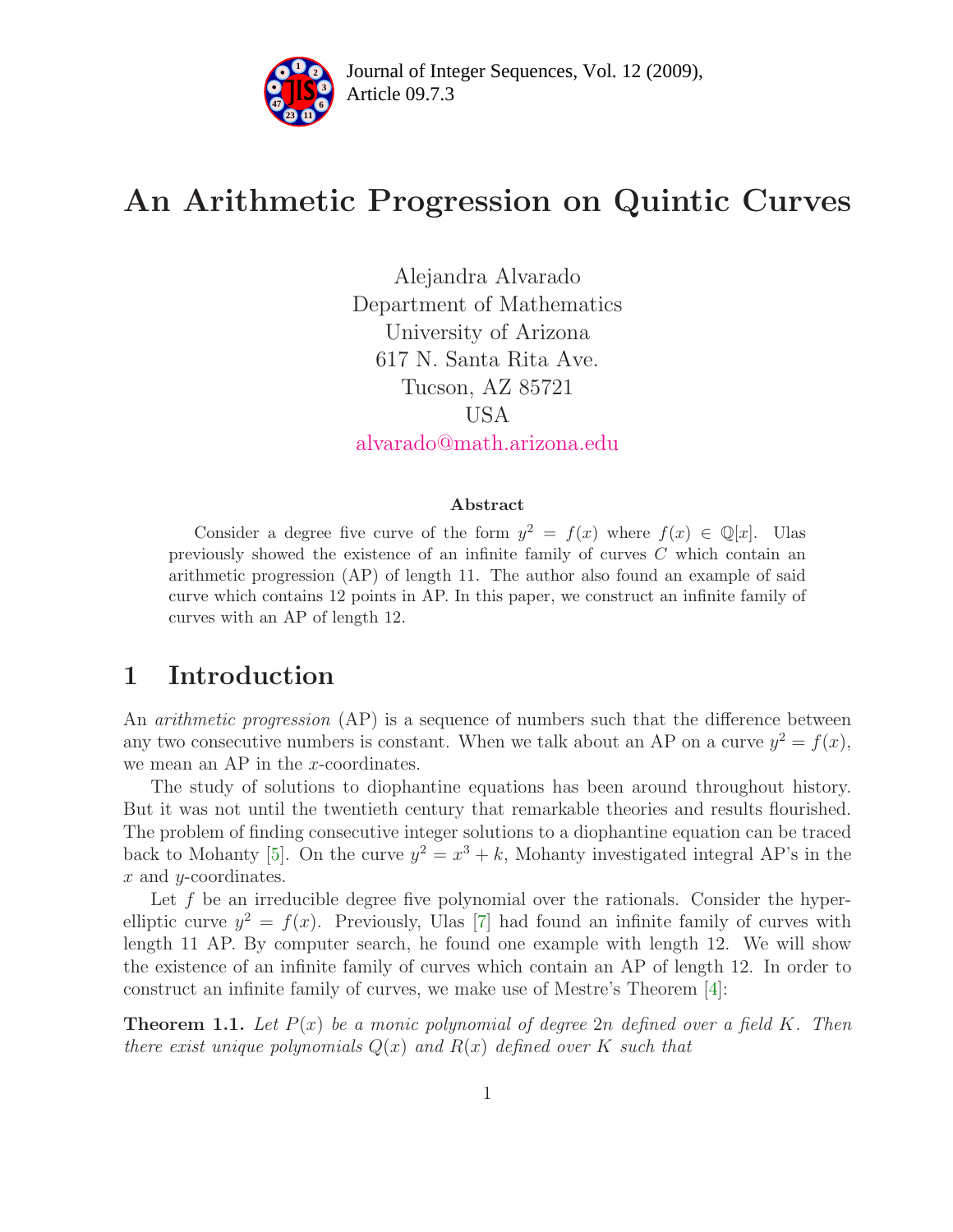- 1.  $P(x) = Q(x)^2 R(x)$
- 2. the degree of  $R(x)$  is strictly less than n.

In this paper, we use the above theorem to construct an infinite family of curves.

### 2 Arithmetic Progressions of Length 12

In this section, we will prove the following theorem, whose proof uses similar techniques as Campbell [\[3\]](#page-4-3).

**Theorem 2.1.** There exists an infinite family of curves of the form  $y^2 = f(x)$  which contain an arithmetic progression of length 12, where f is a degree five polynomial. The curves are defined over the rationals.

*Proof.* Consider the following polynomial in  $\mathbb{Q}(u)[x]$ .

$$
g(u, x) = (x - u)^2 \prod_{1 \le i \le 5} (x^2 - i^2)
$$

We choose this form of polynomial to maximize the use of symmetry. Note that  $g$  vanishes identically at  $x = \pm 1, \ldots, \pm 5$ . By Mestre's theorem, there exist unique polynomials  $h, f \in$  $\mathbb{Q}(u)[x]$  of degree 6 and 5, respectively such that

$$
f(u,x) = h(u,x)^2 - g(u,x).
$$

We will write

$$
h(u, x) = x^6 + h_5 x^5 + h_4 x^4 + h_3 x^3 + h_2 x^2 + h_1 x + h_0.
$$

Since f is of degree 5, we easily find the coefficients  $h_i$ .

$$
f(u, x) = h(u, x)^2 - g(u, x)
$$
  
= 2(h<sub>5</sub> + u)x<sup>11</sup> + (h<sub>5</sub><sup>2</sup> + 2h<sub>4</sub> - u<sup>2</sup> + 55)x<sup>10</sup> + 2(h<sub>5</sub>h<sub>4</sub> + h<sub>3</sub> - 55u)x<sup>9</sup>  
+ (2h<sub>3</sub>h<sub>5</sub> + h<sub>4</sub><sup>2</sup> + 2h<sub>2</sub> + 55u<sup>2</sup> - 1023)x<sup>8</sup> + 2(h<sub>2</sub>h<sub>5</sub> + h<sub>3</sub>h<sub>4</sub> + h<sub>1</sub> + 1023u)x<sup>7</sup>  
+ (h<sub>3</sub><sup>2</sup> + +2h<sub>1</sub>h<sub>5</sub> + 2h<sub>2</sub>h<sub>4</sub> + 2h<sub>0</sub> - 1023u<sup>2</sup> + 7645)x<sup>6</sup> + 2(h<sub>0</sub>h<sub>5</sub> + h<sub>1</sub>h<sub>4</sub>  
+ h<sub>2</sub>h<sub>3</sub> - 7645u)x<sup>5</sup> + (2h<sub>0</sub>h<sub>4</sub> + 2h<sub>1</sub>h<sub>3</sub> + h<sub>2</sub><sup>2</sup> + 7645u<sup>2</sup> - 21076)x<sup>4</sup>  
+ (h<sub>0</sub>h<sub>3</sub> + h<sub>1</sub>h<sub>2</sub> + 21076u)x<sup>3</sup> + (2h<sub>0</sub>h<sub>2</sub> + h<sub>1</sub><sup>2</sup> - 21076u<sup>2</sup> + 14400)x<sup>2</sup>  
+ 2(h<sub>0</sub>h<sub>1</sub> - 14400u)x + (h<sub>0</sub><sup>2</sup> + 14400u<sup>2</sup>)

where

$$
h_5 = -u
$$
  
\n
$$
h_3 = \frac{55}{2}u
$$
  
\n
$$
h_1 = \frac{-1067}{8}u
$$
  
\n
$$
h_2 = \frac{1067}{8}
$$
  
\n
$$
h_0 = \frac{-2475}{16}
$$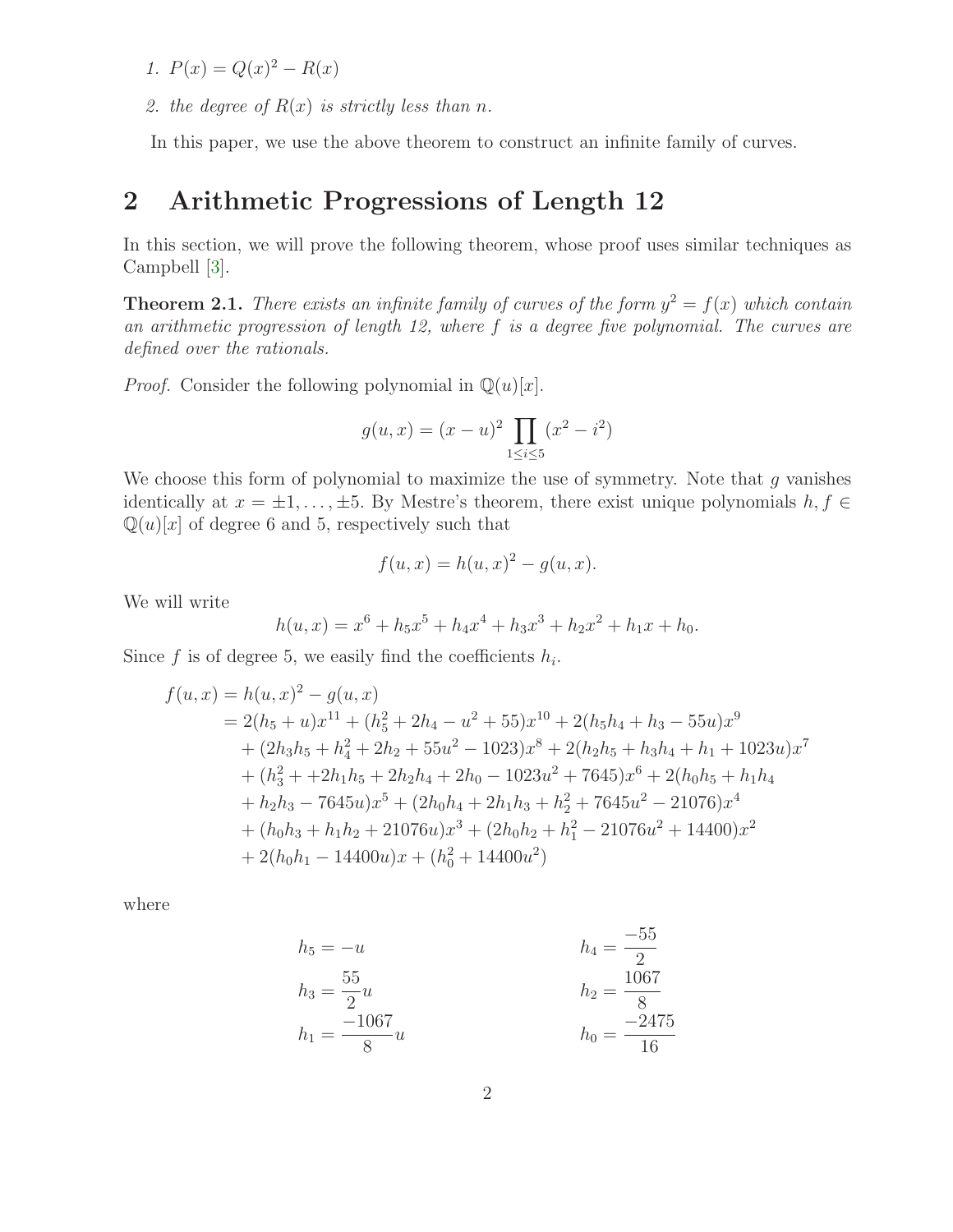We can then write  $f$  as

$$
f(u,x) = \frac{-2475}{8}ux^5 + \left(\frac{2475}{8}u^2 + \frac{334125}{64}\right)x^4 - \frac{61875}{32}ux^3 + \left(\frac{-210375}{64}u^2 - \frac{1719225}{64}\right)x^2 + \frac{797625}{64}ux + \left(14400u^2 + \frac{6125625}{256}\right)
$$

By construction,  $f(u, x) = h(u, x)^2$  for  $x = \pm 1, \ldots, \pm 5$ . We now add the constraint that f also be square at  $x = 0$ , so then we have an arithmetic progression of length at least 11 on the curve  $C: p^2 = f(u, x)$ . We want  $f(u, 0) = p^2$ . In other words,

$$
(120u)^2 + \left(\frac{2475}{16}\right)^2 = p^2.
$$

Without loss of generality, multiply through by  $(\frac{16}{2475})^2$ , then replace  $\frac{16}{2475}p$  with  $p_1$ . Rewrite as

$$
(\frac{128}{165}u)^2 + 1 = p_1^2
$$

.

We have a parametrization

$$
\frac{128}{165}u = \frac{2t}{t^2 - 1}
$$
 
$$
p_1 = \frac{t^2 + 1}{t^2 - 1}
$$

Thus,  $u = u(t) = \frac{165t}{64(t^2-1)}$ . Substituting back for u in  $f(u, x)$ , and removing any squares, we obtain the curve

$$
P2 = (-929280t3 + 929280t)x5
$$
  
+ (6082560t<sup>4</sup> - 9769320t<sup>2</sup> + 6082560)x<sup>4</sup>  
+ (-5808000t<sup>3</sup> + 5808000t)x<sup>3</sup>  
+ (-31297536t<sup>4</sup> + 37139697t<sup>2</sup> - 31297536)x<sup>2</sup>  
+ (37435200t<sup>3</sup> - 37435200t)x  
+ (27878400t<sup>4</sup> + 55756800t<sup>2</sup> + 27878400)

where  $P = \frac{2^{18}(t-1)^2(t+1)^2}{15^2}p$ . The above curve has an arithmetic progression of length at least 11, for  $t \in \mathbb{Q}$  except  $t \neq \pm 1$ . The arithmetic progression of the x coordinates is  $\{-5, -4, \ldots, 4, 5\}$ . To find an arithmetic progression of length at least 12 on C, we need to determine whether  $x = 6$  or  $x = -6$  gives us a point on the curve. At  $x = -6$  we have

$$
\left(\frac{P}{6}\right)^2 = 188449024t^4 + 229333280t^3 - 313007023t^2 - 229333280t + 188449024 \tag{2.1}
$$

<span id="page-2-0"></span>We find that  $t = \frac{5}{6}$  $\frac{5}{6}$  gives  $p = \frac{34001}{6}$  $\frac{601}{6}$ . Note that because of symmetry,  $t = -\frac{6}{5}$  $\frac{6}{5}$  also gives a point on the curve. Now we have at least one curve with an arithmetic progression of length at least 12. In particular, at  $t=\frac{5}{6}$  $\frac{5}{6}$ , the curve

$$
y^2 = 70400x^5 + 663960x^4 + 440000x^3 - 6128751x^2 - 2836000x + 23814400
$$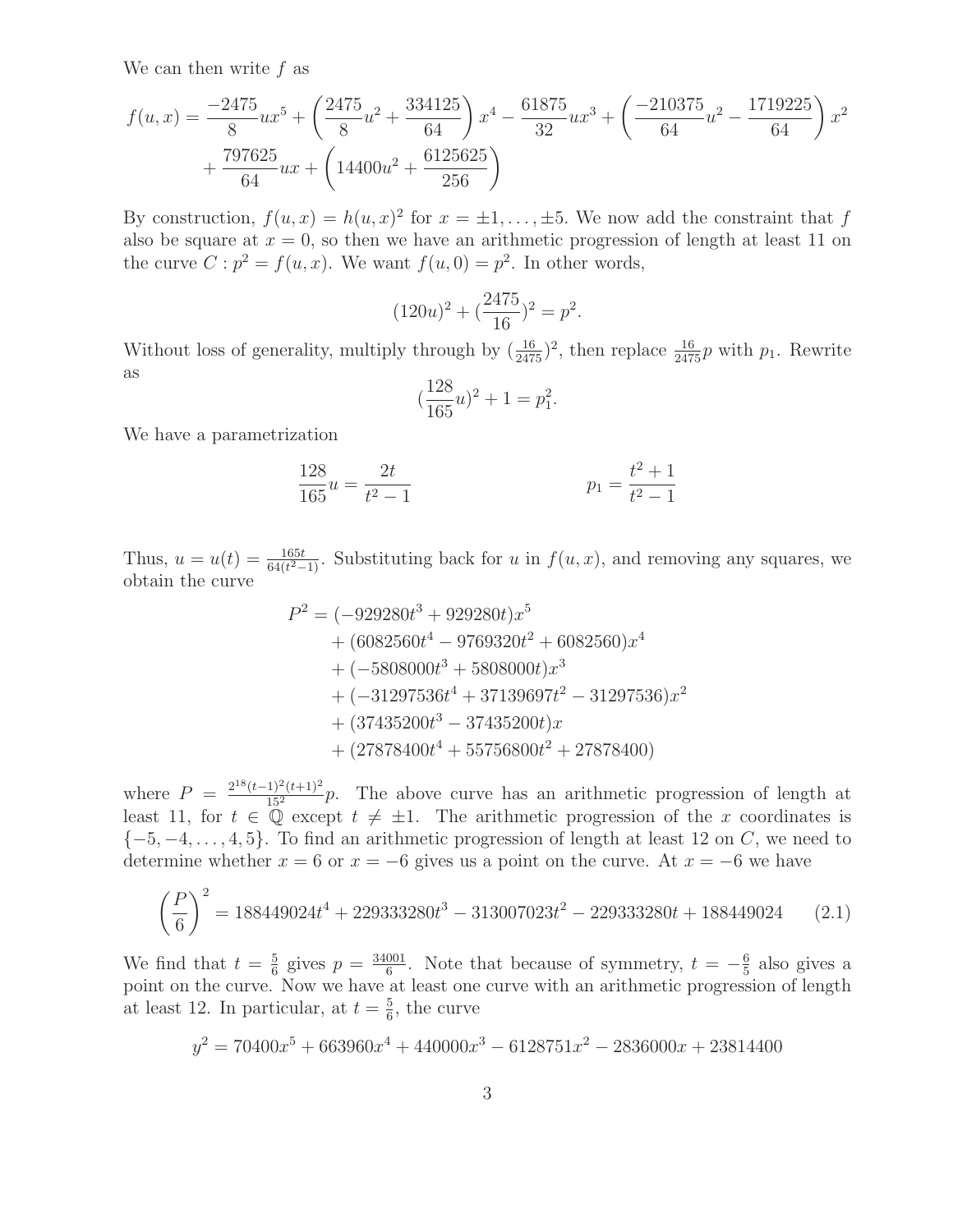contains the x arithmetic progression  $\{-6, -5, -4, \ldots, 4, 5\}$ 

Returning to the quartic curve  $(2.1)$ , since a rational point exists, the curve is birationally equivalent to an elliptic curve. The quartic curve is commonly called a *quartic elliptic* curve [\[7\]](#page-4-1). With the aid of MAGMA [\[1\]](#page-4-4), we found the minimal model of the quartic elliptic curve. The output is the elliptic curve,  $E$ ,

$$
Y^2 + XY + Y = X^3 + X^2
$$
  
- 14206480669846430X  
+ 651651670263534709965275.

We thus have the maps to and from the quartic and cubic curve. If this curve has rank at least one, and if we can find at least one point on the curve of infinite order, then C will have an arithmetic progression of length at least 12, namely,

 $x = -6, -5, -4, \ldots, 5.$ 

The following commands were entered into SAGE [\[6\]](#page-4-5), to determine the rank of this curve and find its generators.

#### E=mwrank\_EllipticCurve([1,1,1,

```
-14206480669846430,651651670263534709965275])
```
E.rank() E.gens()

SAGE found the rank of  $F$  to be three, and its (possible) generators were found to be

[−118512027, −818950617977, 1] [578945454, 404307680999, 8] [68136369, −1117555865, 1]

<span id="page-3-0"></span>So this constructs a three parameter family of degree five curves, containing an arithmetic progression of length 12. The equation of the family of curves is,

$$
y^{2} = -929280(t^{3} - t)x^{5} + 3960(1536t^{4} - 2467t^{2} + 1536)x^{4}
$$
  
- 5808000(t<sup>3</sup> - t)x<sup>3</sup> - 9(3477504t<sup>4</sup> - 4126633t<sup>2</sup> + 3477504)x<sup>2</sup> (2.2)  
+ 37435200(t<sup>3</sup> - t)x + 27878400(t<sup>4</sup> + 2t<sup>2</sup> + 1)

with 
$$
x
$$
-AP,

$$
\{(-6, 6\sqrt{188449024t^4 + 229333280t^3 - 313007023t^2 - 229333280t + 188449024}), (-5, 15(3680t^2 + 2079t - 3680)), (-4, 12(2744t^2 + 1485t - 2744)), (-3, 3(5152t^2 + 2915t - 5152)), (-2, 6(16t^2 + 1155t - 16)), (-1, 3(544t^2 - 3135t - 544)), (0, 5280(t^2 + 1)), (1, 3(544t^2 + 3135t - 544)), (2, 6(16t^2 - 1155t - 16)), (3, 3(5152t^2 - 2915t - 5152)), (4, 12(2744t^2 - 1485t - 2744)), (5, (3680t^2 - 2079t - 3680))\}.
$$

Since we have a map from  $C$  to  $E$ , we can express  $t$  in terms of the points on  $E$ ,  $t = \frac{27124113X + 1405Y - 1429181772291724}{2(19185294X + 849X - 1412792166296764)}$  $\frac{2(18185324X + 843Y - 1413723166396761)}{2(18185324X + 843Y - 1413723166396761)}$ 

 $\Box$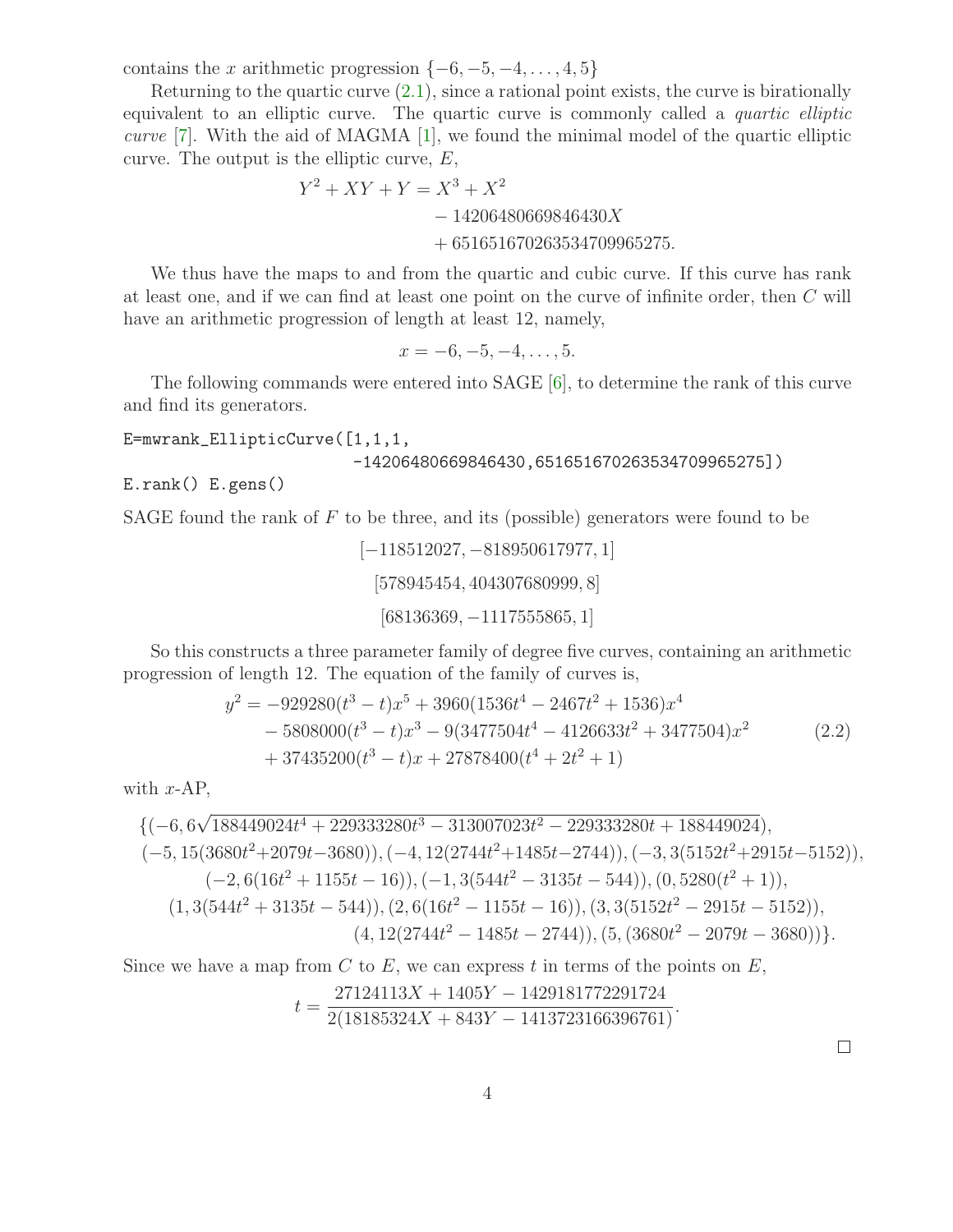### 3 An Arithmetic Progression of Length 13

It is natural to state the following question:

Open Question 3.1. Can we find a quintic curve containing a length 13 arithmetic progression?

By computer search, we attempted to find an example of length 13 AP on the curve [\(2.2\)](#page-3-0). By modifying the polynomial  $g(u, x)$ , found at the beginning of section two, we attempted to construct an example of length 13. Thus far, by ranging the degree of  $g$  from 12 to 14, we have not found an example.

### 4 Acknowledgment

I would like to thank anonymous referee for his/her valuable comments, and A. Bremner for guiding me towards this problem.

## <span id="page-4-4"></span>References

- [1] W. Bosma, J. Cannon, and C. Playoust, MAGMA 2.14-1, available from <http://magma.maths.usyd.edu.au/>.
- <span id="page-4-3"></span>[2] A. Bremner, On arithmetic progressions on elliptic curves, Experiment. Math. 8 (1999), 409–413.
- [3] G. Campbell, [A note on arithmetic progressions on elliptic curves,](http://www.cs.uwaterloo.ca/journals/JIS/VOL6/Campbell/campbell4.html) J. Integer Sequences 6 (2003), Paper 03.1.3.
- <span id="page-4-2"></span><span id="page-4-0"></span>[4] J. Mestre, Construction d'une courbe elliptique de rang  $\geq$  12, C. R. Acad. Sci. Paris Sér. I Math. 295 (1982), 643-644.
- [5] S. Mohanty, On consecutive integer solutions for  $y^2 k = x^3$ , Proc. Amer. Math. Soc. 48 (1975), 281–285.
- <span id="page-4-5"></span>[6] W. Stein, SAGE: Software for Algebra and Geometry Experimentation. available from <http://www.sagemath.org>
- <span id="page-4-1"></span>[7] M. Ulas, On arithmetic progressions on genus two curves, Rocky Mountain J. Math. 39 (2009), 971–980.

2000 Mathematics Subject Classification: 11G05, 11B25, 14H45. Keywords: arithmetic progression, elliptic curves, quartic curves.